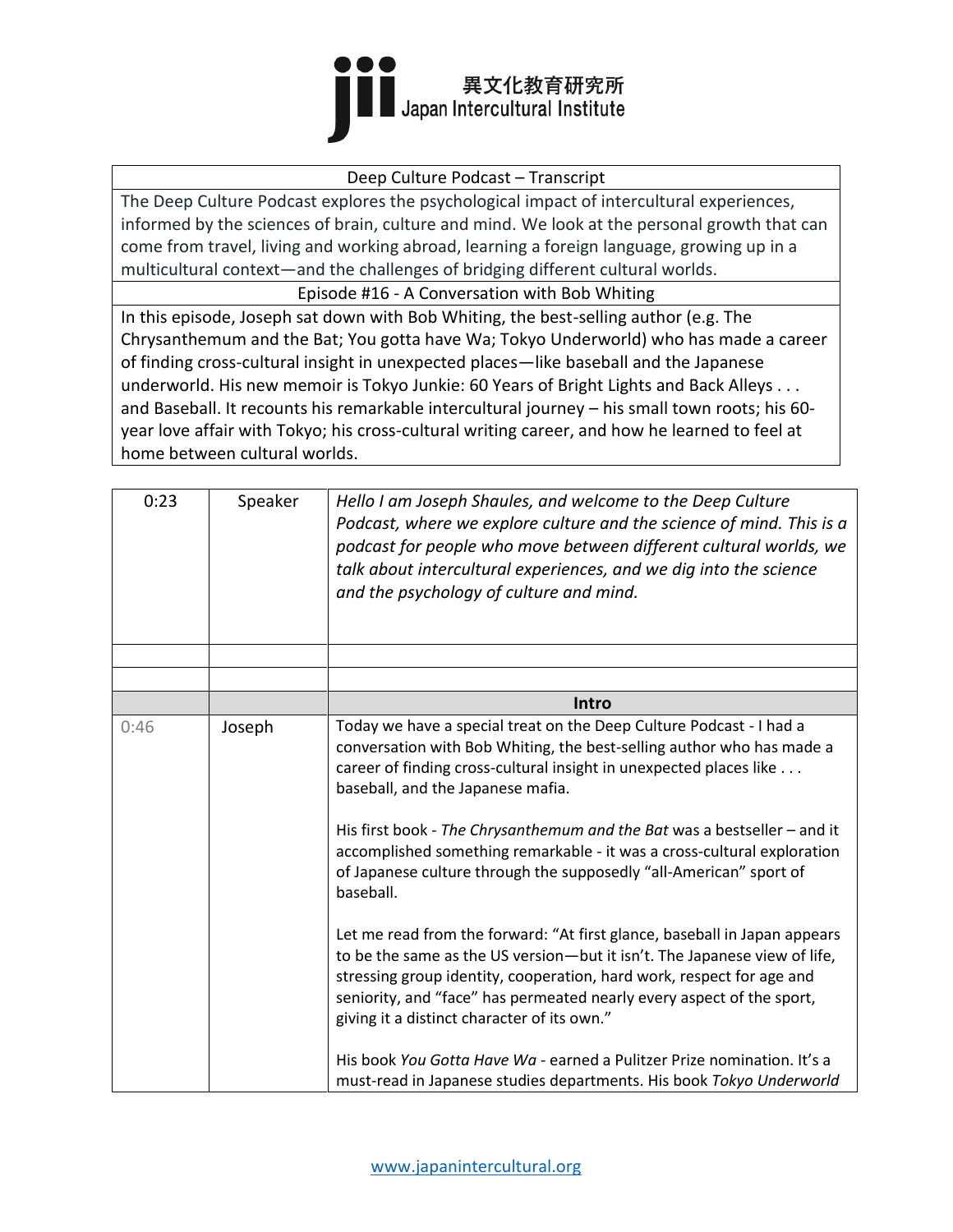# ●●●<br>■■ 異文化教育研究所<br>■ Japan Intercultural Institute

|      |            | explores the darker side of Japanese society after WWII - corruption and<br>organized crime.                                                                                                                                                                                                                                                                                                                                                                                                                                                                                                                                                                                |
|------|------------|-----------------------------------------------------------------------------------------------------------------------------------------------------------------------------------------------------------------------------------------------------------------------------------------------------------------------------------------------------------------------------------------------------------------------------------------------------------------------------------------------------------------------------------------------------------------------------------------------------------------------------------------------------------------------------|
|      |            | I've known Bob for many years. He had mentioned to me that he was<br>writing his memoir - and now it's out, and it was the perfect excuse to<br>talk so we sat down in a conference room at the Foreign Correspondents<br>Club in Tokyo - you'll hear the sound has a bit of an echo, there are even<br>some sirens in the background sometimes.                                                                                                                                                                                                                                                                                                                            |
|      |            | The title of his memoir is - Tokyo Junkie: 60 years of Bright Lights and<br>Back Alleys and Baseball. I knew he had a remarkable life - he grew<br>up in a small town - went off to see the world - arrived in Japan in 1962,<br>started a 60-year love affair with Tokyo. He has also spent time living all<br>over the world - his wife is a UN diplomat. I found out that he had gotten<br>a hand-written note of congratulations on his memoir from President<br>George W. Bush. I get the feeling, however, that despite all of this Bob<br>still considers himself a small-town boy. So I was just thrilled to sit down<br>with him and learn a bit about his journey |
|      |            | Part One - Tokyo Junkie                                                                                                                                                                                                                                                                                                                                                                                                                                                                                                                                                                                                                                                     |
| 3:31 | Joseph     | I started off by asking him about the title of his memoir: Tokyo junkie. Is<br>this an addiction? So what is, what is the addiction?                                                                                                                                                                                                                                                                                                                                                                                                                                                                                                                                        |
| 3:55 | <b>Bob</b> | Well, it occurred to me that that was a really apropos title because I do<br>seem to be addicted to this country. I tried to leave once I swore I'd never<br>come back and here I am.                                                                                                                                                                                                                                                                                                                                                                                                                                                                                       |
| 4:04 | Joseph     | But I think that a lot of the listeners on this podcast will really understand<br>how, you can get hooked on it. And I was looking the other day at<br>Facebook and saw this note that was posted from George W. Bush to you<br>congratulating you on your memoir. Could you, could you read this                                                                                                                                                                                                                                                                                                                                                                           |
| 4:27 | <b>Bob</b> | a handwritten letter                                                                                                                                                                                                                                                                                                                                                                                                                                                                                                                                                                                                                                                        |
| 4:29 | Joseph     | A letter, right?                                                                                                                                                                                                                                                                                                                                                                                                                                                                                                                                                                                                                                                            |
| 4:30 | <b>Bob</b> | Dear Robert, I just finished Tokyo junkie. I liked the book a lot. The stories<br>were excellent. The descriptions vivid. Thanks for the shout-out. I'm sure<br>Bill - number 42 in parenthesis - will appreciate this as well. Uh, I'm a little<br>surprised you did not include a little paragraph on Bobby V., Bobby<br>Valentine, the baseball manager, after all, there was a beer named for<br>him in Japan. And you seem to like beer. That totally floored me to get                                                                                                                                                                                                |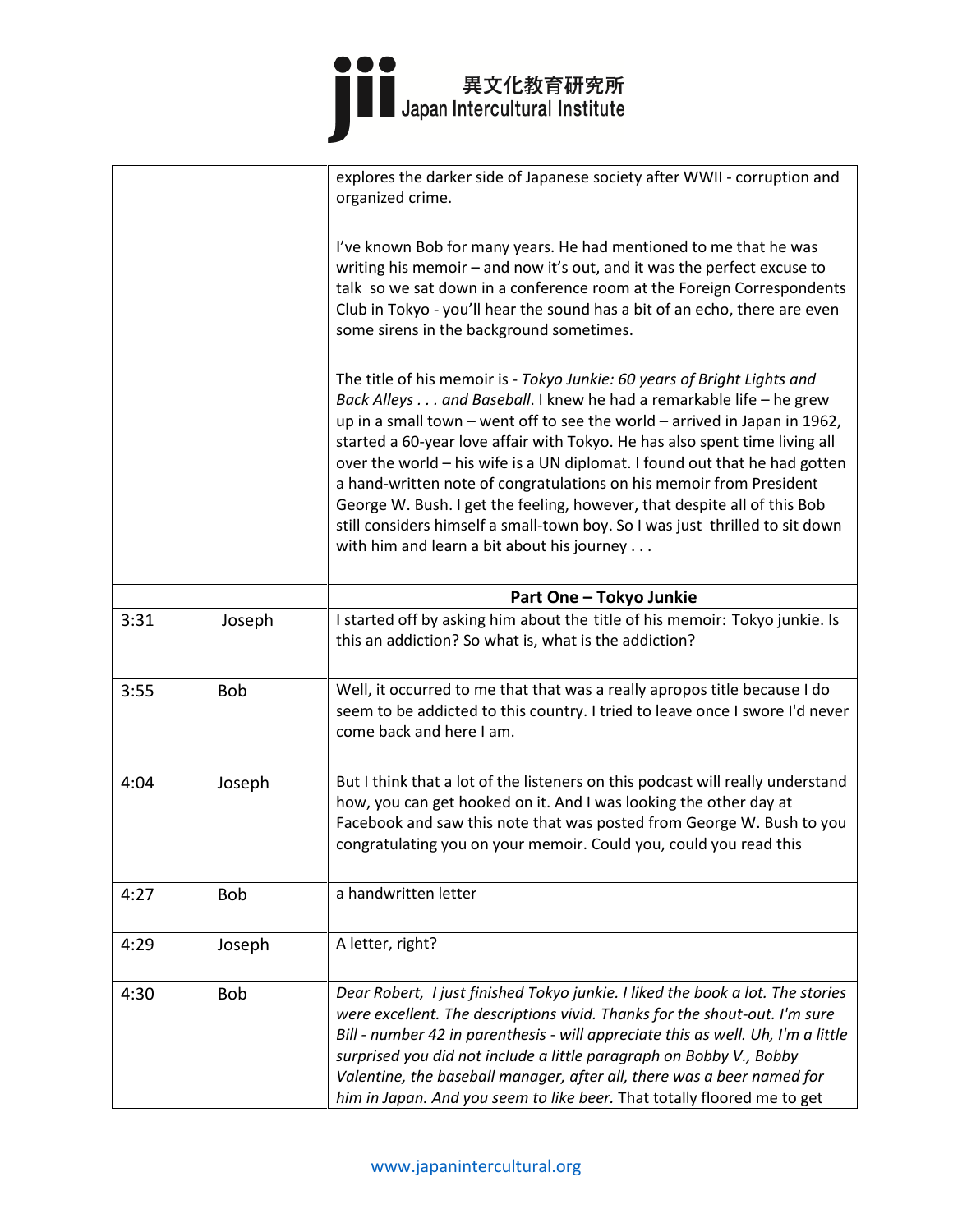# ●●●<br>■■ 異文化教育研究所<br>■ Japan Intercultural Institute

|      |            | that. It's great. He's even got words crossed out on the, uh, so you know<br>what I need to think                                                                                                                                                                                                                                                                                                                                                                                                                                                                                                                                                                                                                                                                                                                                                                                                                                                                                                                                     |
|------|------------|---------------------------------------------------------------------------------------------------------------------------------------------------------------------------------------------------------------------------------------------------------------------------------------------------------------------------------------------------------------------------------------------------------------------------------------------------------------------------------------------------------------------------------------------------------------------------------------------------------------------------------------------------------------------------------------------------------------------------------------------------------------------------------------------------------------------------------------------------------------------------------------------------------------------------------------------------------------------------------------------------------------------------------------|
| 5:09 | Joseph     | You've really had an amazing journey. You started in a small town in<br>Northern California, and you have gone through so much and witnessed<br>so much. What was that small town like, how were you at that time?                                                                                                                                                                                                                                                                                                                                                                                                                                                                                                                                                                                                                                                                                                                                                                                                                    |
| 5:26 | <b>Bob</b> | Well, Eureka, I don't think anybody in Eureka had ever seen a subway, it<br>was a town of 35,000 on the coast fishing and logging town right in the<br>heart of the redwoods, you were really like isolated from civilization was<br>the feeling that you got. If you like to go fishing in the mountains or<br>hiking in the redwoods, it was a great place. You know, I was having<br>problems. I graduated from high school. I graduated at a very young age.<br>17 and, uh, went to university and I just waited until I was 18 so that I<br>could join the military and get out because I just had to leave.                                                                                                                                                                                                                                                                                                                                                                                                                     |
| 6:05 | Joseph     | Se were you one of these people who just wanted to get out who wanted<br>to go see the world or what was, what was, your motivation                                                                                                                                                                                                                                                                                                                                                                                                                                                                                                                                                                                                                                                                                                                                                                                                                                                                                                   |
| 6:12 | <b>Bob</b> | I had a really, I had a very strained home life. My mother was, she grew<br>up in New Jersey. And when she was 12 years old, her parents just left,<br>just left them there. Her father was a racetrack junkie, her mother was a<br>barroom floozy, a drug addict. And when she was 16, she had to go down<br>to the local morgue and identify her mother's body. And she never got<br>over it. She just had so much anger inside her that she just never knew<br>how to deal with it, my father was a, mechanic, very good with his hands.<br>He could make cameras out of nothing but he spent as much time as<br>humanly possible away from the house. She was always yelling at him.<br>And so I just had to get out. I mean, I felt sorry for her because she really<br>had a miserable life, but, I just couldn't stand it. So I just, we had a big<br>blow out one day. So I just got in a car, drove to San Francisco, joined the<br>Air Force  Then I had to drive back to Eureka and park the car, get on a<br>bus and $go$ |
| 7:19 | Joseph     | Well. So it was not some, dream of seeing the world. It was to get out of<br>where you were.                                                                                                                                                                                                                                                                                                                                                                                                                                                                                                                                                                                                                                                                                                                                                                                                                                                                                                                                          |
| 7:26 | <b>Bob</b> | Well, yeah, it was to get out once I got into the air force, they, uh, you,<br>they give you all these tests. They put me in this electronic surveillance<br>school for, for analyzing the data from surveillance lights. And that's what<br>I wound up doing in Japan. I went to basic training in Lackland air force<br>base, Texas, uh, outside San Antonio. And then they sent me to Biloxi,<br>Mississippi, and I went to a tech school there for several months and,                                                                                                                                                                                                                                                                                                                                                                                                                                                                                                                                                            |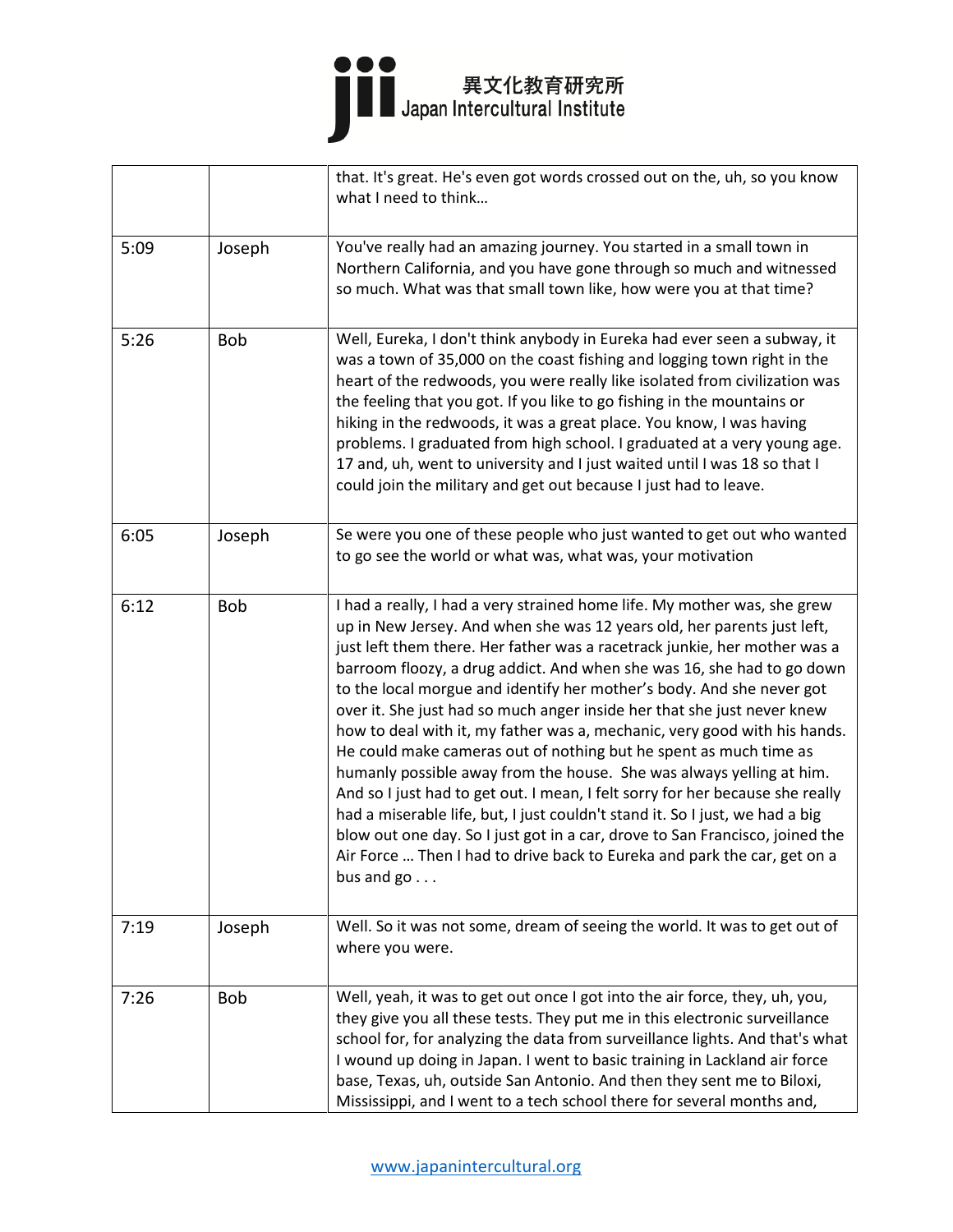|       |            | they said, where do you want to go? Sergeant called me in at the end of<br>the, this particular semester. I said, I want to go to Berlin because that's<br>where all the spy action was. And he said, okay, sure, no problem, son,<br>can I get this assignment to Japan? I didn't even know where Japan was.<br>it was somewhere near Hong Kong. And, the only thing I knew about<br>Japan was the, movie, uh, Godzilla and a Jerry Lewis movie called Geisha<br>Boy.                                                                                                                                                                                                                                                                                                                                                                                                                                                                                   |
|-------|------------|----------------------------------------------------------------------------------------------------------------------------------------------------------------------------------------------------------------------------------------------------------------------------------------------------------------------------------------------------------------------------------------------------------------------------------------------------------------------------------------------------------------------------------------------------------------------------------------------------------------------------------------------------------------------------------------------------------------------------------------------------------------------------------------------------------------------------------------------------------------------------------------------------------------------------------------------------------|
|       |            | Part 2 -                                                                                                                                                                                                                                                                                                                                                                                                                                                                                                                                                                                                                                                                                                                                                                                                                                                                                                                                                 |
| 8:38  | Joseph     | Bob arrived in Japan the year I was born - before computers or the<br>internet - a time when stereotypes and racial slurs were common,<br>especially for a country that was recently "the enemy". Talk about culture<br>shock And then you arrive in Japan in 1962, was it, you were 19. It's<br>hard to imagine the impact that that would make on this young man<br>from Eureka. What were your first impressions?                                                                                                                                                                                                                                                                                                                                                                                                                                                                                                                                     |
| 9:19  | <b>Bob</b> | Well, the smell was the first big impression, you know, because they use<br>human fertilizer on the rice paddies and this was, uh, you know, it was<br>fairly rural area. You got a really nice view of Mount Fuji and, so then I<br>started going down to, to Shinjuku and then to Tokyo station. And what<br>struck me was the crowds, you know, just a sea of, uh, black hair, and<br>Tokyo station, you know, and, and certain hours of the day it was so<br>crowded. You know, they need platform pushers to get people in the<br>trains during the commuting, in the rush hour, in the morning and<br>evening, it was so polluted that you, on most days you could barely see<br>Tokyo tower and this auto pollution and also industrial pollution. Uh, we<br>were told, don't drink the tap water. You know, you get diseased, there<br>were rats everywhere. It was very, you know, wasn't very sanitary place.<br>Plus there was a lot of crime |
| 10:26 | Joseph     | And this is really different from the image that most people today have of<br>modern Japan, modern Tokyo. How did all of this strike you as this young<br>American, I mean this was still post-war period                                                                                                                                                                                                                                                                                                                                                                                                                                                                                                                                                                                                                                                                                                                                                |
| 10:40 | Bob        | I mean, on the base, there were a lot of people who didn't like Japan, a<br>lot of people in the military, you know, they had relatives who died in the<br>war. They still remembered that, you know, it was only 17 years since the<br>war had ended. And they kind of looked down on the Japanese but there<br>was a lot of, there were a lot of dumb people in the military.                                                                                                                                                                                                                                                                                                                                                                                                                                                                                                                                                                          |
| 10:58 | Joseph     | So what was different about you?                                                                                                                                                                                                                                                                                                                                                                                                                                                                                                                                                                                                                                                                                                                                                                                                                                                                                                                         |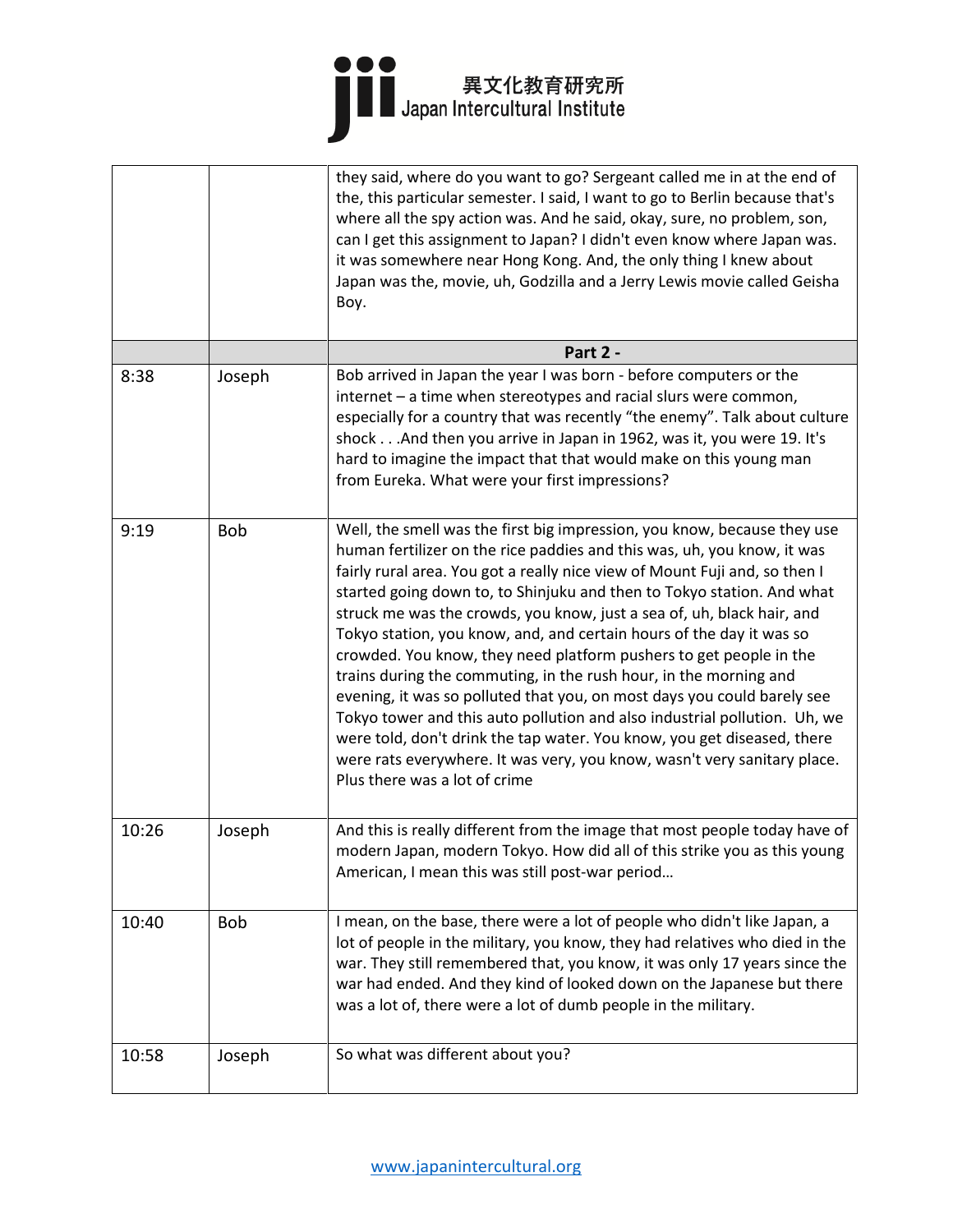

| 11:02 | <b>Bob</b> | The first time I went to Tokyo, I was just overwhelmed by the energy of<br>the place. I mean, it was, and I talk about the city being addictive. It was<br>addictive because this energy, it just sucked you in, you know, this, like<br>just something came over you. I just said, I've gotta be here.<br>There's just so much to see so much to do you know, where do you<br>begin? There were so many bars and restaurants and nightclubs that you<br>couldn't go to them all, there were coffee shops everywhere. Every                                                                                                                                                                                                                                               |
|-------|------------|---------------------------------------------------------------------------------------------------------------------------------------------------------------------------------------------------------------------------------------------------------------------------------------------------------------------------------------------------------------------------------------------------------------------------------------------------------------------------------------------------------------------------------------------------------------------------------------------------------------------------------------------------------------------------------------------------------------------------------------------------------------------------|
|       |            | coffee shop had a personality. There was one that's run by this French<br>ballerina. There was another one, where the, all the waitresses wore<br>wedding dresses, or there was another one in Kanda that just played<br>nothing but classical music all day, five floors are these deep red carpets<br>and velvet walls. And you can just sit buy a book and just sit there and<br>read it all day., plus there was, uh, I discovered the Yomiuri giants had a<br>baseball team. They had this, a player named Sadaharu Oh was world,<br>went onto set the break, the world home run record. It was just every<br>day, it seemed there was an education. I learned something new.                                                                                        |
| 12:17 | Joseph     | but at a certain point you had to decide whether to stay with the military<br>or to stay in Japan, I guess that was in 65, after three years. And I think<br>this is something that a lot of expatriates face is it, do I leave or do I stay,<br>so what was that decision like for you?                                                                                                                                                                                                                                                                                                                                                                                                                                                                                  |
| 12:36 | <b>Bob</b> | I wasn't really all that hard. I got a hard time, you Uh other people that I<br>worked with, I was actually, I was offered a job by NSA. The national<br>security agency but, Tokyo had made such an impression that it'd<br>become a high-tech megalopolis at the time that I was there, that they,<br>the James Bond crew came and filmed You only live twice in 1966. So it<br>was such a buzz going on. The message from everyone in Tokyo is, we're<br>just getting started, we're on our way, watch out world and it, again, I<br>just couldn't bring myself to leave. I wanted to see, I wanted to watch it.<br>I couldn't understand why these other people didn't want the same thing<br>I did, but they thought I was just as crazy as I thought they were. But |
| 13:29 | Joseph     | But it doesn't surprise me because especially I've been in Japan and<br>seeing plenty of expatriates who never learned Japanese, for example,<br>who kind of hold themselves apart. And they take advantage of, being a<br>white foreigner if they happen to be white and get, you know, get<br>treated nicely all the time, And they don't want to give that up. But when<br>you left the military, you became a student. You were living in<br>Komagome, So that must've been a real shift from being on the base, to                                                                                                                                                                                                                                                   |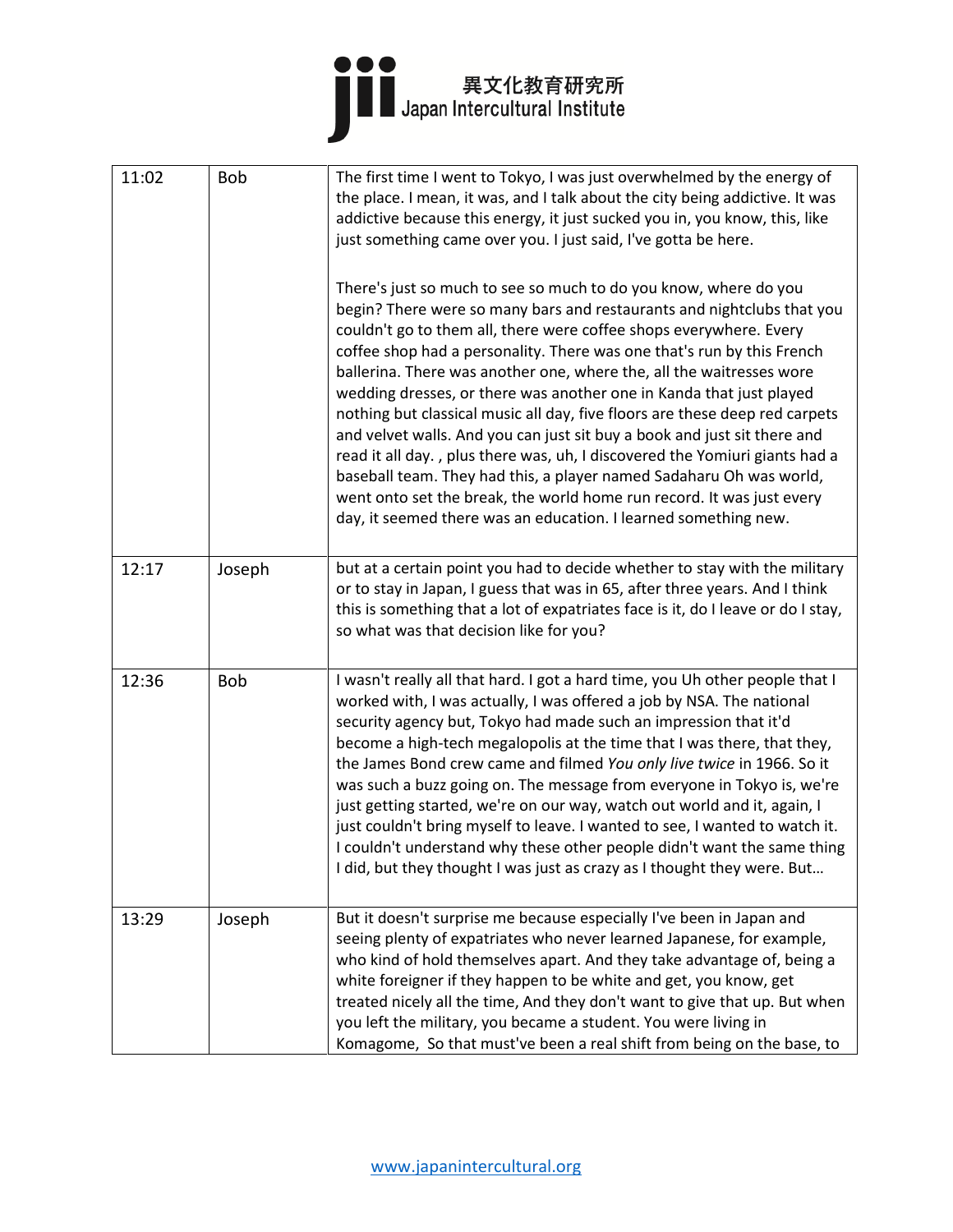|       |            | living in this small apartment in Komagome, much more local<br>experience.                                                                                                                                                                                                                                                                                                                                                                                                                                                                                                                                                                                                                                                                                                                                                                                                                                                                                                                                                                                                                                                                        |
|-------|------------|---------------------------------------------------------------------------------------------------------------------------------------------------------------------------------------------------------------------------------------------------------------------------------------------------------------------------------------------------------------------------------------------------------------------------------------------------------------------------------------------------------------------------------------------------------------------------------------------------------------------------------------------------------------------------------------------------------------------------------------------------------------------------------------------------------------------------------------------------------------------------------------------------------------------------------------------------------------------------------------------------------------------------------------------------------------------------------------------------------------------------------------------------|
| 14:05 | <b>Bob</b> | Well, one of the companies I was teaching English at was Toda<br>Construction Company. And there was a man named Kusaka, Mr. Kusaka<br>who spoke some English. And he helped me find an apartment in that<br>area. It was right across the street from the Toda Construction Company<br>dormitory. So sometimes I would go over there and use their dormitory<br>bath. I mean the public bathrooms just down the street, but everybody<br>and his brother stood watching me. and also, uh, I like baseball and I<br>would go to Korakuen stadium and sit up in the jumbo stands. You had<br>this tremendous view of the city and the Chuo line in the distance at<br>Suidobashi. And it was really quite nice and the Giants had a really strong<br>team, most nights there would be a Giants baseball game on every night<br>of the year, you know, telecast nationwide. And I was, I couldn't speak<br>Japanese very well, but, half the words were in English, you know, home<br>run, strike, auto (out) booru (ball), seefu (safe), and, uh, so it was<br>something to relate to. And so that's how I started, you know, picking up<br>Kanji. |
|       |            | I was studying Japanese at Sophia university, but I would go in the<br>morning and pick up the Nikon sports and take my dictionary to a coffee<br>shop. And I try to translate an article. And after a while, you began to see<br>the patterns and it made sense. And, because I really wanted to know<br>what was going on. And they had all the pictures and all the interviews<br>and, you know, in-depth coverage. And, uh, I learned about these players<br>and their personalities and you know, which Turkish bath they went to<br>after the game. And it was really an education.                                                                                                                                                                                                                                                                                                                                                                                                                                                                                                                                                         |
| 15:56 | Joseph     | Well, you have wonderful description in your memoir about sitting in<br>these cafés and studying the sports paper in Japanese, but at the same<br>time you were studying politics at Sophia, you weren't just hanging out.<br>watching baseball                                                                                                                                                                                                                                                                                                                                                                                                                                                                                                                                                                                                                                                                                                                                                                                                                                                                                                   |
| 16:12 | <b>Bob</b> | Yeah. But I, I was really, really interested in baseball. politics. I just did it<br>because I had to study something. But in the beginning, that's what gave<br>me the motivation to want to learn more.                                                                                                                                                                                                                                                                                                                                                                                                                                                                                                                                                                                                                                                                                                                                                                                                                                                                                                                                         |
| 16:39 | Joseph     | Well, so you graduated from Sophia and you started working for<br>Encyclopedia Britannica, among other things, I guess, your memoirs<br>organized by section and the section that covers this part of your life is<br>called the degenerate. So you're a, you're a self-described salary man.<br>Uh, but it sounds like you were doing some hard drinking and exploring,                                                                                                                                                                                                                                                                                                                                                                                                                                                                                                                                                                                                                                                                                                                                                                          |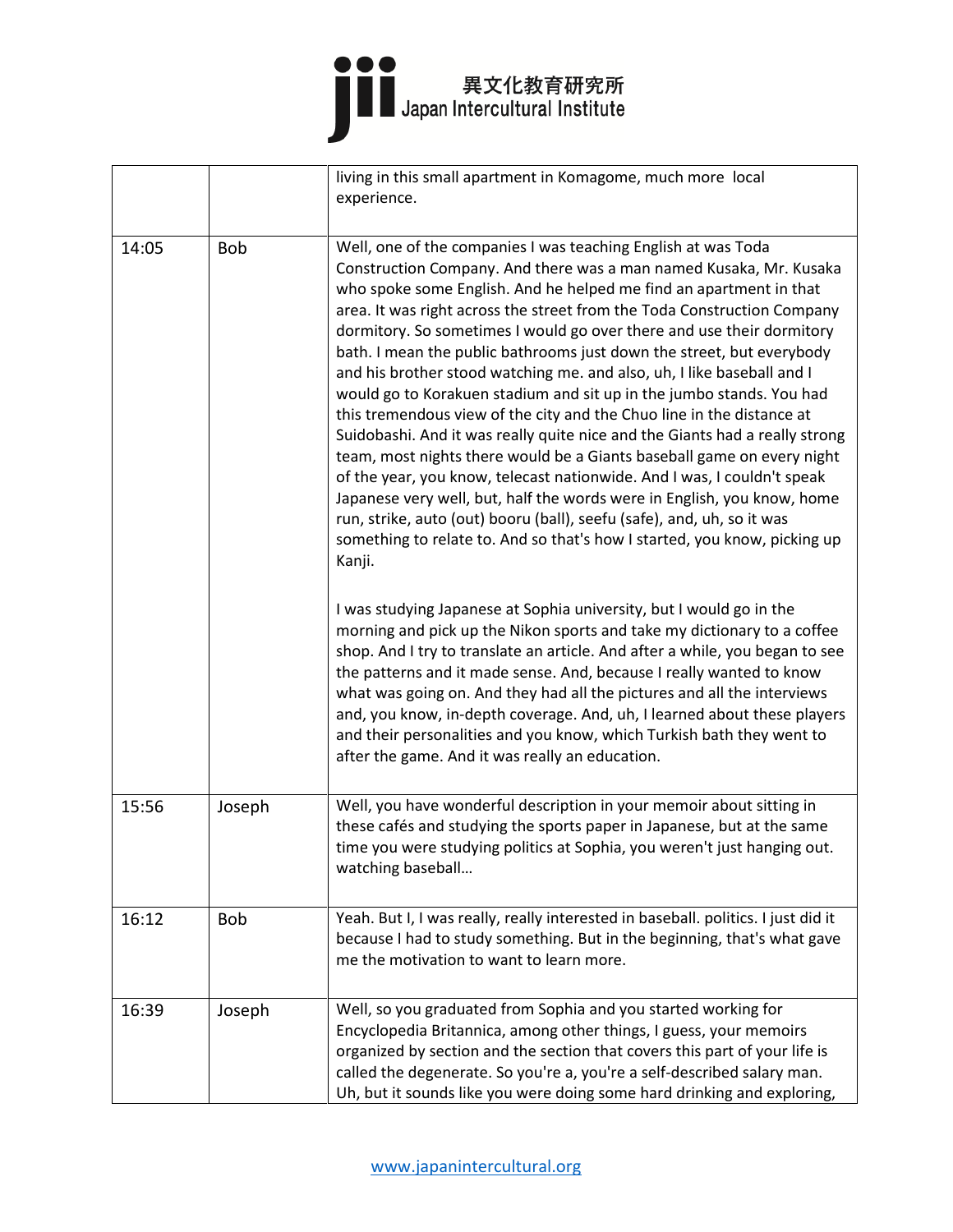|       |            | exploring the underside of Tokyo a bit. And you also tell the story of, uh,<br>getting a knock on the door late at night, uh, with someone that was<br>coming to collect a gambling debt. And this was your introduction to                                                                                                                                                                                                                                                                                                                                                                                                                                                                                                                                                                                                                                                                                                                                                                                                                                                                                                                                                                                                                                                                                                                                                                                                                                                                                                                                                                                                                                                                                                                                                                                                                                                                                                                                                                                                                                                                                                                                                                                                     |
|-------|------------|---------------------------------------------------------------------------------------------------------------------------------------------------------------------------------------------------------------------------------------------------------------------------------------------------------------------------------------------------------------------------------------------------------------------------------------------------------------------------------------------------------------------------------------------------------------------------------------------------------------------------------------------------------------------------------------------------------------------------------------------------------------------------------------------------------------------------------------------------------------------------------------------------------------------------------------------------------------------------------------------------------------------------------------------------------------------------------------------------------------------------------------------------------------------------------------------------------------------------------------------------------------------------------------------------------------------------------------------------------------------------------------------------------------------------------------------------------------------------------------------------------------------------------------------------------------------------------------------------------------------------------------------------------------------------------------------------------------------------------------------------------------------------------------------------------------------------------------------------------------------------------------------------------------------------------------------------------------------------------------------------------------------------------------------------------------------------------------------------------------------------------------------------------------------------------------------------------------------------------|
| 17:19 | <b>Bob</b> | The underworld,                                                                                                                                                                                                                                                                                                                                                                                                                                                                                                                                                                                                                                                                                                                                                                                                                                                                                                                                                                                                                                                                                                                                                                                                                                                                                                                                                                                                                                                                                                                                                                                                                                                                                                                                                                                                                                                                                                                                                                                                                                                                                                                                                                                                                 |
| 17:20 | Joseph     | The underworld, can you tell that story?                                                                                                                                                                                                                                                                                                                                                                                                                                                                                                                                                                                                                                                                                                                                                                                                                                                                                                                                                                                                                                                                                                                                                                                                                                                                                                                                                                                                                                                                                                                                                                                                                                                                                                                                                                                                                                                                                                                                                                                                                                                                                                                                                                                        |
| 17:23 | <b>Bob</b> | You know, I would usually go out after work, you know, and then<br>Kabukicho and these other places, and I'd come back and I go to this<br>snack across the street and they had a little baseball betting pool on, they<br>had the game on TV. And so you could bet a thousand or 2000, you<br>know, small amounts. And that's what I used to do every night and go in<br>there and have one beer before I crashed. And I made this bet, a really a<br>stupid bet and I wound up losing 30,000 yen and I didn't have it on me.<br>So I just left. I told myself, I'll come back tomorrow. And then midnight,<br>this knock on the door, this beefy little guy with scars over his eyes and a<br>suede jacket and a buzz cut. Ramrod posture and this just the right glare,<br>intimidating. I've come to collect the san man (thirty thousand). And so I<br>tell him, I have to got to go to the bank tomorrow and get it. He says,<br>okay, but don't make me come back here again. That's what he said. He<br>showed me his badge and said, Sumiyoshi Gang, so I got the money and<br>went back the next day. And I gave him, went down to the, uh, the snack<br>across the street, the Bokiyo and gave it to him and he said, oh yeah, you<br>sit down and let me buy you a beer. And he started asking me where I<br>was from, you know, what I was doing in Japan.<br>And then he said, okay, here's the deal? So I'm Okinawan, Japanese don't<br>like Okinawans and you're American and Japanese don't like Americans<br>either. So let's be friends, and we embarked on this friendship, you know,<br>I'd see him, you know, two or three times a week. And he would take me<br>out to these different places and, you know, the Turkish bath or a new<br>Pachinko shop opening up or a bar or some Korean restaurant. And, uh,<br>he introduced me to his boss, who, they took me to this big gang<br>reception. I don't know what the reason was for but the boss gave a<br>speech, and he was there in his white silk kimono, they got up and sang<br>some songs and these old Japanese war songs. And then, uh, he made<br>me get up and sing a song. I didn't know any song. So I sang the star<br>Spangled Banner. |
| 19:50 | Joseph     | and                                                                                                                                                                                                                                                                                                                                                                                                                                                                                                                                                                                                                                                                                                                                                                                                                                                                                                                                                                                                                                                                                                                                                                                                                                                                                                                                                                                                                                                                                                                                                                                                                                                                                                                                                                                                                                                                                                                                                                                                                                                                                                                                                                                                                             |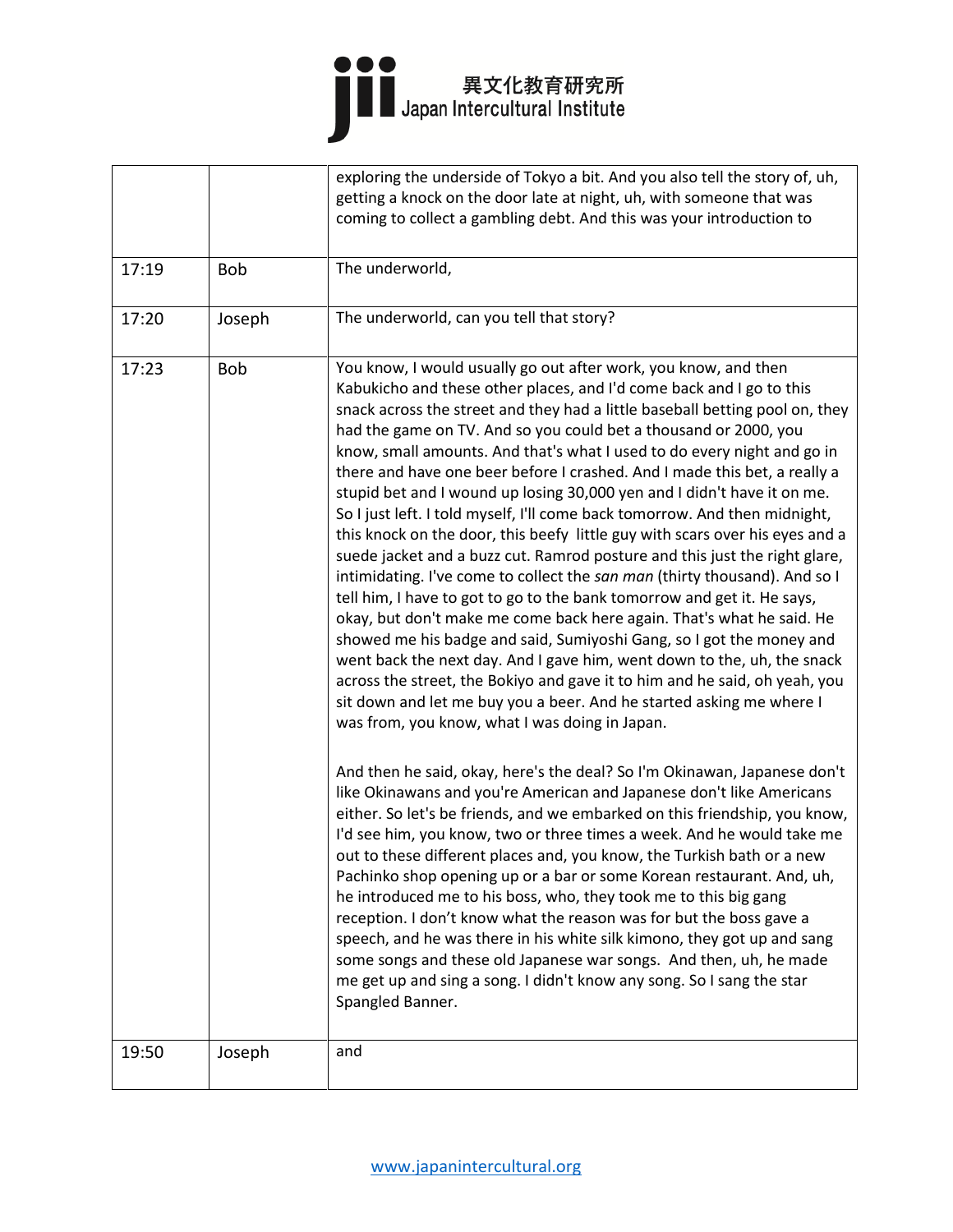

| 19:51 | <b>Bob</b> | asked me to sing another one. So I sang Elvis Presley's, uh, I can't help<br>falling in love with you. I know I knew the first verse. And so then I was in<br>after that and, uh, I just, everybody knew me in this gang in Higashi<br>Nakano and, it was quite nice. And I learned a lot about that. You know,<br>they said the gang, the gang boss found out that I had written my thesis,<br>my graduation thesis, at Sophia University on the Liberal Democratic<br>Party and its factions. And I had interviewed Nakasone     |
|-------|------------|------------------------------------------------------------------------------------------------------------------------------------------------------------------------------------------------------------------------------------------------------------------------------------------------------------------------------------------------------------------------------------------------------------------------------------------------------------------------------------------------------------------------------------|
| 20:24 | Joseph     | who became the prime minister                                                                                                                                                                                                                                                                                                                                                                                                                                                                                                      |
| 20:26 | <b>Bob</b> | later became the prime minister. And I told these guys that I had met<br>Nakasone and oh, that was really great. We're big fans of Nakasone, you<br>know, we support the Liberal Democratic Party you know, whenever<br>there's an election, we go out and corral people and make sure they vote.<br>We make sure they vote for the LDT.                                                                                                                                                                                           |
| 20:51 | Joseph     | I think it's hard for someone who hasn't lived in Japan for a long time to<br>understand just how remarkable it is to be friend members of the Yakuza,<br>and the fact that you were learning about this underside of Japanese<br>politics in this way is something that's remarkable, not just for a<br>foreigner, but would be remarkable for anybody. And it's kind of<br>incredible really                                                                                                                                     |
| 20:22 | <b>Bob</b> | well you have to have an open mind and you also have to be a little<br>stupid. And, uh, because if I had known a little more than what I did at<br>the time, maybe I wouldn't have done it, but I was fairly open-minded.                                                                                                                                                                                                                                                                                                          |
| 21:40 | Joseph     | Well, it was really, um, there's a kind of romantic images associated with<br>Yakuza, but also a                                                                                                                                                                                                                                                                                                                                                                                                                                   |
|       |            |                                                                                                                                                                                                                                                                                                                                                                                                                                                                                                                                    |
| 21:47 | Joseph     | pretty scary side as well. And I think it sounds like you had some scary<br>experiences.                                                                                                                                                                                                                                                                                                                                                                                                                                           |
| 21:55 | <b>Bob</b> | Well, this guy, you know, the guy who collected the 30,000, the guy who<br>said I'm Okinawan, who said let's be friends. Uh, we, you know, I had a<br>very nice relationship and, uh, took me around, uh, one night, this was,<br>you know, several months into our relationship. We were in Koenji<br>outside one of the Sumioshi clubs, in this building where they had a<br>couple of clubs and it was midnight. And you could never catch a cab at<br>midnight in Japan at those times in Tokyo, especially. And so, you know, |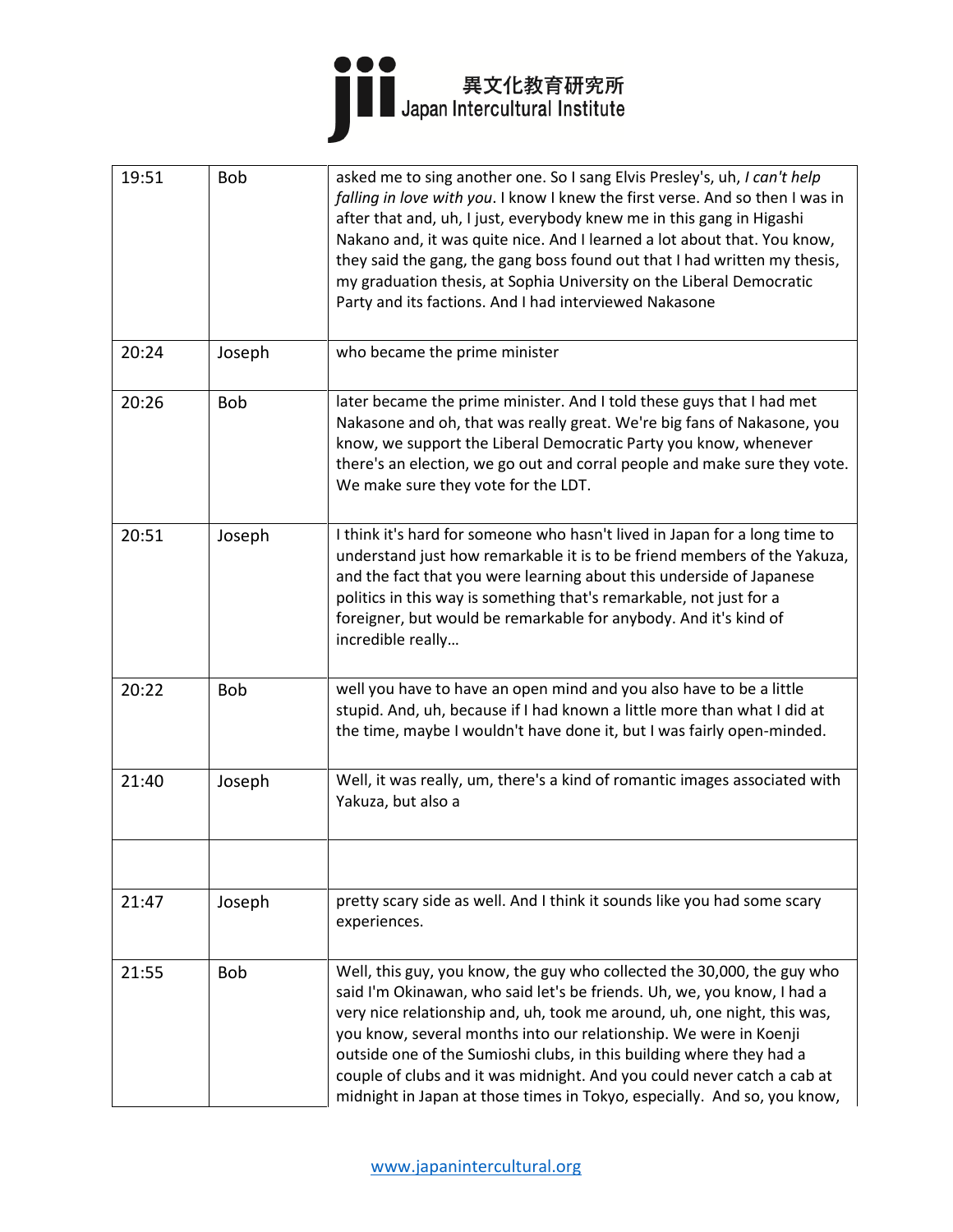|       |        | what you had to do then was hold up four fingers. I mean, I'll pay four<br>times the meter rate and they'll pick you up. And the cabs would come by<br>and the main drag, you know, at about 10 miles an hour, and to see who<br>was willing to pay that. And this, uh, guy didn't want to pay four times.<br>He just held up his hand like that and the cab driver didn't stop. So he<br>kicked the side of the cab, where there by the gas tank, he just gave it a<br>karate kick and put a big dent in it, and the cab driver slammed on the<br>brakes and got out of the car and said kono yaro (you idiot). And this guy<br>just jumped on him and beat the holy living daylights out of him. I mean,<br>on top of him, elbow to the face, blood spurting, I had to pull him off.<br>Cause I thought, you know, he's going to kill the guy and we'd wind up<br>arrested in jail, so we, we went back to Higashi Nakano, went back to the<br>snack, Bokido, you know, and sat down and he was cooling off, orders a<br>beer, drinks it. |
|-------|--------|---------------------------------------------------------------------------------------------------------------------------------------------------------------------------------------------------------------------------------------------------------------------------------------------------------------------------------------------------------------------------------------------------------------------------------------------------------------------------------------------------------------------------------------------------------------------------------------------------------------------------------------------------------------------------------------------------------------------------------------------------------------------------------------------------------------------------------------------------------------------------------------------------------------------------------------------------------------------------------------------------------------------------------------------|
|       |        | And he said, I said, I'm sorry. And he says, Ore wa ningen kuzu da I'm<br>just human trash. And he pulls up the switchblade in his pocket and he<br>just slices his cheek, not real deeply, but he did it as a way of punishing<br>himself for losing his temper. And I found out that most people in the<br>Yakuza have a real, you know, hair trigger tempers. He was like that. And<br>so I thought after that, I think I'm getting a bit too close to these guys.                                                                                                                                                                                                                                                                                                                                                                                                                                                                                                                                                                       |
| 24:12 | Joseph | you described this by saying that you had to pull out of a self-destructive<br>tailspin into the dark heart of its seductions.                                                                                                                                                                                                                                                                                                                                                                                                                                                                                                                                                                                                                                                                                                                                                                                                                                                                                                              |
| 24:20 | Bob    | I guess the turning point came when I'd written this program, this<br>language course for kids that was very successful. And so, they offered<br>me, the expat package, you know, the really expensive Western style<br>apartments. I was living in a little dump then, and a big raise. And they<br>said, you're on track to be vice president. And I almost said yes, but this<br>voice inside before I had a chance to say yes, the voice inside me came<br>out and, no, I don't think so. I knew I had to get out because I was just<br>killing myself with the lifestyle I was leading And besides I'd never, I<br>didn't know anything about the United States. I didn't know if I had what<br>it took to make it in the United States. I didn't know my own country. So I<br>moved to New York.                                                                                                                                                                                                                                      |
| 25:12 | Joseph | Well, You had a couple of great turns of phrase. You said? I had<br>embarked on a voyage of self-discovery, but somewhere along the line, I<br>switched to autopilot.                                                                                                                                                                                                                                                                                                                                                                                                                                                                                                                                                                                                                                                                                                                                                                                                                                                                       |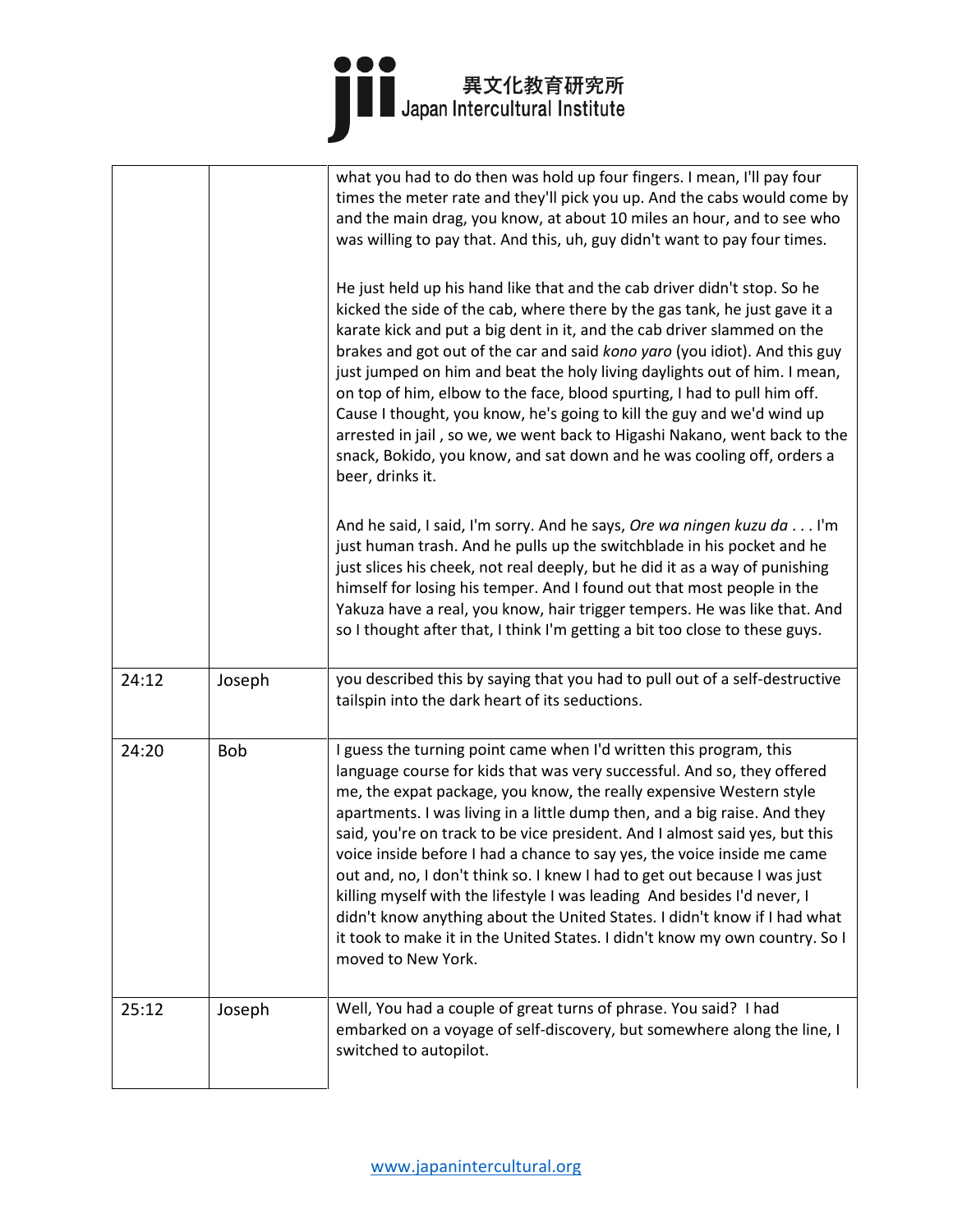

| 25:20 | <b>Bob</b> | Yes, that's right. And I, it just dawned on me one night, you know, what<br>are you doing? And I could just see myself on living this life for the next<br>several years and winding up as a 40 year old, uh, nowhere man with a<br>decent income.                                                                                                                                                                                                                                                                                                                                                                                                                                                                                                                                                                                                                                     |
|-------|------------|----------------------------------------------------------------------------------------------------------------------------------------------------------------------------------------------------------------------------------------------------------------------------------------------------------------------------------------------------------------------------------------------------------------------------------------------------------------------------------------------------------------------------------------------------------------------------------------------------------------------------------------------------------------------------------------------------------------------------------------------------------------------------------------------------------------------------------------------------------------------------------------|
| 25:41 | Joseph     | (Music interlude) Narration: It can be hard to go back to your home<br>country after many years abroad - it 'shard to find your footing. Bob<br>had been living a pretty wild life in Tokyo - how would he adjust to<br>being back in the US?                                                                                                                                                                                                                                                                                                                                                                                                                                                                                                                                                                                                                                          |
|       |            | Part 3 -                                                                                                                                                                                                                                                                                                                                                                                                                                                                                                                                                                                                                                                                                                                                                                                                                                                                               |
| 26:05 | Joseph     | Well, I was fascinated by the change that you went through when you<br>went to New York. First of all, it must've been a big shock to go from<br>Tokyo to New York, but then you had some friends there and you were<br>talking about your experiences and you said that they really liked to hear<br>about baseball. They were interested in you what you were talking about<br>baseball                                                                                                                                                                                                                                                                                                                                                                                                                                                                                              |
| 26:30 | <b>Bob</b> | Well, I talk about the liberal democratic party and you know, the labor<br>unions and that took everybody to sleep by the way. But then I talked<br>about Sadaharu Oh, this great home run hitter for the Yomiuri giants who<br>would practice every night with a song sword. He would swing at strips of<br>paper suspended from the ceiling and sliced them in two, which was very<br>difficult to do because the, the sword is fairly heavy. And the force of the<br>wind from the swing would knock the paper out of the way. So you had<br>to snap your wrist at just the right time and he could do this. And he got<br>really strong wrists. And I would tell them about the, uh, how they, the<br>Japanese had adopted the martial arts philosophy of endless training and<br>development of spirit. And that's when the people around me, kept<br>pushing me to write a book. |
| 27:24 | Joseph     | Someone bet you \$500 that you couldn't                                                                                                                                                                                                                                                                                                                                                                                                                                                                                                                                                                                                                                                                                                                                                                                                                                                |
| 27:26 | <b>Bob</b> | Well, I was intimidated by the idea of writing a book because I'd never<br>really written anything. And, I was kind of scared, you know, I, I wouldn't<br>know how to do it or it wouldn't be very good. So there's one guy Dwight<br>that I'd worked with, one day he just said, well, I guess you don't have<br>what it takes. And I said, oh, I bet you 500 bucks I'll have a book. And it<br>just pissed me off. I'll bet you, I can do it. I bet you 500 bucks. I do it. I<br>have a book in a year and I finished it in a year. Surprise myself.                                                                                                                                                                                                                                                                                                                                 |
| 28:01 | Joseph     | Could you have written that if you had stayed in Tokyo and maybe not, I<br>mean, being in New York, being back in the US, having this outsider's                                                                                                                                                                                                                                                                                                                                                                                                                                                                                                                                                                                                                                                                                                                                       |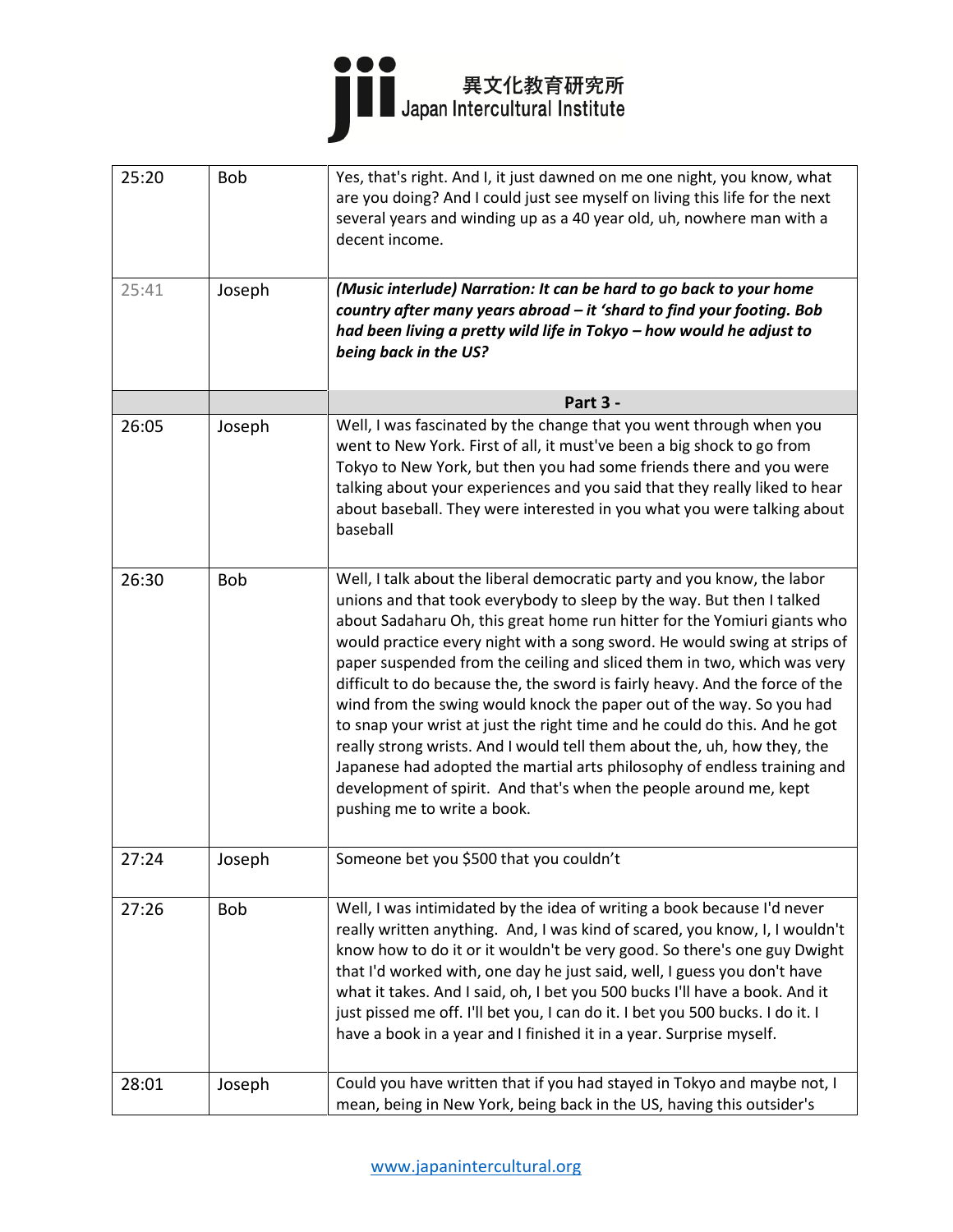#### I

|       |            | perspective, once again, to explain, was this a way for you to kind of<br>digest and make sense of all that you had lived?                                                                                                                                                                                                                                                                                                                                                                                                                                                                              |
|-------|------------|---------------------------------------------------------------------------------------------------------------------------------------------------------------------------------------------------------------------------------------------------------------------------------------------------------------------------------------------------------------------------------------------------------------------------------------------------------------------------------------------------------------------------------------------------------------------------------------------------------|
| 28:20 | <b>Bob</b> | Yes, that's very perceptive. The differences became really apparent in<br>New York, I mean, Jesus, I tried myself, you know, pouring beer for<br>somebody and, you know, bowing on the phone and people are looking<br>at me, what the hell is wrong with this guy and, So it just helps put<br>everything into focus, moving where, uh, I don't think I was thinking<br>about it that much, you know, this last years in Tokyo, but going back to<br>New York, you know, it really became, uh, came into sharp focus. Then I,<br>once I got the contract, I was turned down by 12 publishers in a row. |
| 29:03 | Joseph     | Well I mean, first of all, to write a book about Japanese baseball at that<br>time, uh, was something no one else was doing. And I mean, because<br>everyone knows your work now it seems the most normal thing in the<br>world, but at the time it's hard to even think of what it must've seemed<br>like for people to first come across this book about Japanese baseball and<br>cultural differences.                                                                                                                                                                                               |
| 29:30 | <b>Bob</b> | Well, the, uh, Japan, was just starting to get noticed, you know, as an<br>economic power, you know, so I could sell it as a way of looking at the<br>Japanese character, personality, a way, an easy way of understanding<br>Japan without having to wait to economic, political treatises.                                                                                                                                                                                                                                                                                                            |
| 29:58 | Joseph     | Your life was so different when you came back to Tokyo the second time<br>after you had found your place, I mean, one of the difficult things about<br>living in a foreign country is how do you find a way to belong there? And<br>you found a way to belong in Japan, even as you were belonging in the<br>United States and in a way that reflected your interests and in a way,<br>which used your talents.                                                                                                                                                                                         |
| 30:29 | Bob        | And that's where I found my happiness because it was stuff that I was<br>writing was worthwhile. And just to doing this pursuit of excellence,<br>which is this perfectionism that Japan has, uh, it makes life worthwhile.<br>It, you can, because as a writer you can never write something that's<br>completely perfect. Unless your name is Ernest Hemingway,                                                                                                                                                                                                                                       |
| 30:54 | Joseph     | Right.                                                                                                                                                                                                                                                                                                                                                                                                                                                                                                                                                                                                  |
| 30:55 | Bob        | but, uh, it's that constant pursuit that gives meaning to your daily life                                                                                                                                                                                                                                                                                                                                                                                                                                                                                                                               |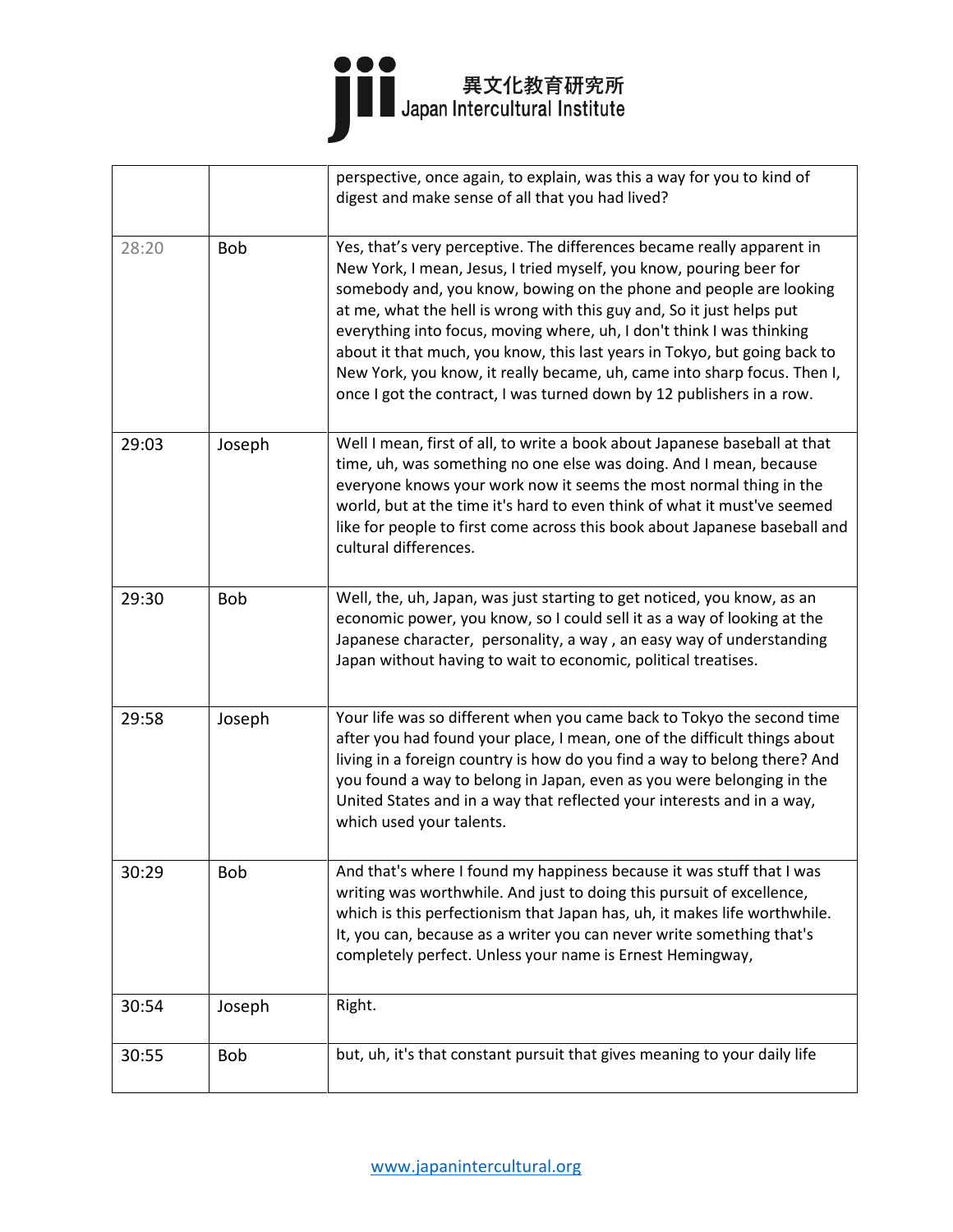

| 31:01  | Joseph     | Well, and you were writing from a perspective that other people hadn't<br>found. And you were saying, okay, this very American game of baseball<br>actually is a window to look deeply into another culture and not only<br>another culture, but very deep parts of Japanese culture, which are hard<br>for outsiders to understand. And you tell stories through baseball that<br>kind of illustrate these deeper parts of culture, which are very difficult to<br>explain and express. And I think in the field of intercultural education, for<br>example, one of the challenges is how do you talk about difference<br>without trivializing, without stereotyping? How do you talk about deeper<br>difference without losing the fact that we also share a common<br>humanity? Uh, yet somehow you managed to find this reconciliation<br>between things that we all share as human beings and these very deep<br>differences between different societies and you did it through baseball.<br>That's amazing. |
|--------|------------|-------------------------------------------------------------------------------------------------------------------------------------------------------------------------------------------------------------------------------------------------------------------------------------------------------------------------------------------------------------------------------------------------------------------------------------------------------------------------------------------------------------------------------------------------------------------------------------------------------------------------------------------------------------------------------------------------------------------------------------------------------------------------------------------------------------------------------------------------------------------------------------------------------------------------------------------------------------------------------------------------------------------|
| 32:156 | <b>Bob</b> | Yeah. It was an American sport that the Japanese, uh, adopted in, in<br>1872. It was introduced by an American professor right after the Meiji<br>Reformation. And, the Japanese, liked baseball because it was their first<br>group sport. All they had before were martial arts. So it gave them a<br>chance to exercise their group dynamics on an athletic field. There was a<br>school called the first higher school of Tokyo that, was where the movers<br>and shakers of Japan's a prep school for students 18 to 22, who were<br>going on to Imperial university. And these are the people who wind up<br>running Japan. And half of the students were from samurai families. And<br>they formed a baseball team But these people turned baseball into a<br>martial art based on this samurai ethos of total dedication. And, and<br>since baseball is something that all Americans understand, something all<br>Japanese understand it's a perfect window. And there was just luck,<br>dumb luck.       |
| 33:30  | Joseph     | Well, it was luck, but it was, it was insight and it was hard work and it led<br>to so many other things. Of course, you profiled American players in<br>Japan and all of the, many of the cultural differences and struggles that<br>they sometimes went through or Bobby Valentine, the manager who<br>came to manage in Japan, the ups and downs that he had, but also<br>baseball as a window into cultural change the way that Hideo Nomo<br>affected American baseball, or how American perceptions of Japan<br>changed because of someone like Ichiro Suzuki. So there's so much<br>richness in that you have been mining from that. It is really remarkable.                                                                                                                                                                                                                                                                                                                                              |
| 34:30  | Joseph     | Bob has written about more than baseball - his book "Tokyo<br>Underworld" explored a side of post-war Japan through the eyes of an<br>American gangster, Nick Zappetti who was part of a corrupt underworld                                                                                                                                                                                                                                                                                                                                                                                                                                                                                                                                                                                                                                                                                                                                                                                                       |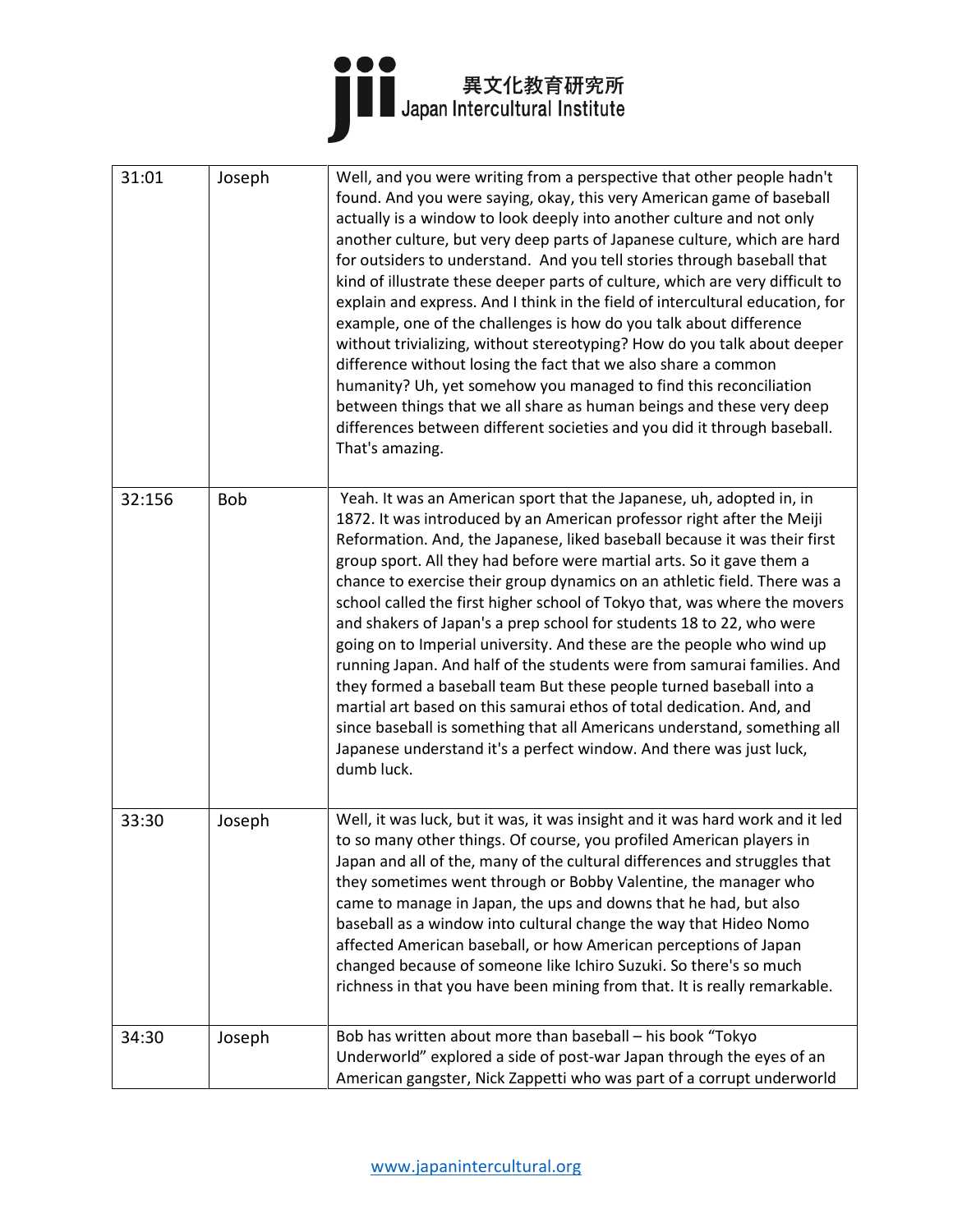|       |            | of black markets, organized crime, dirty politics. It was a book that only<br>Bob could write                                                                                                                                                                                                                                                                                                                                                                                                                                                                                                                                                                                                                                                           |
|-------|------------|---------------------------------------------------------------------------------------------------------------------------------------------------------------------------------------------------------------------------------------------------------------------------------------------------------------------------------------------------------------------------------------------------------------------------------------------------------------------------------------------------------------------------------------------------------------------------------------------------------------------------------------------------------------------------------------------------------------------------------------------------------|
|       |            | Part 4 - Tokyo Underworld                                                                                                                                                                                                                                                                                                                                                                                                                                                                                                                                                                                                                                                                                                                               |
| 34:53 | Joseph     | I've been taking a lot of your time, but we have to mention, Tokyo<br>underworld. This was the story of the, kind of the dark side of the<br>American occupation.                                                                                                                                                                                                                                                                                                                                                                                                                                                                                                                                                                                       |
| 35:03 | <b>Bob</b> | Then I met Nick Zappetti, and it just, his story was so colorful. It just blew<br>everything else out of the water. He had such a colorful way of saying<br>things and he would say anything. He got deported for black<br>marketeering. He got out of the army and worked for the, as a civil<br>servant, and he was running beer in the black market, he was working<br>with the Sumiyoshi gang and he got arrested and deported and he came<br>back on a fake passport. I did about 20 hours of interviews. And, but I<br>didn't know a lot about, the history of the gangs, the post-war history,<br>and I educated myself on post-war history of those events. And it got<br>really complicated and when I was finished, it was quite an education |
| 35:52 | Joseph     | You know, your work is on the one hand, quite optimistic. It really sheds<br>light on differences that people might think are too big to overcome. And<br>there's a real optimism to the insights that you bring, but also this dark<br>side of saying actually, there's this other stuff, going on here. So where<br>do you come out in the end on this optimism versus this interest you've<br>got in kind of turning the rock over?                                                                                                                                                                                                                                                                                                                  |
| 36:24 | <b>Bob</b> | I would say I guess I'm cautiously optimistic, you know, I, I've seen too<br>much, uh, you know, the unpleasant side of human nature so I don't<br>know. The driving force of humanity is to survive. So I imagine we'll all<br>survive                                                                                                                                                                                                                                                                                                                                                                                                                                                                                                                 |
| 36:45 | Joseph     | Well, last question then. What advice would you have given to your 19<br>year old self arriving in Tokyo?                                                                                                                                                                                                                                                                                                                                                                                                                                                                                                                                                                                                                                               |
| 36:53 | <b>Bob</b> | So if I was, I would say to a 19 year old, you know, find some way to make<br>a trip around the world and spend some time in all these different<br>countries and take a good look about and then come back. Don't worry<br>about being a foreigner, just accept the fact that you're a foreigner.<br>Don't worry about fitting in, learn the customs learn the language, be<br>polite, but I hear people complain about, you know, well, they never<br>accepted well, that's okay. They don't have to, live your own life. You                                                                                                                                                                                                                         |